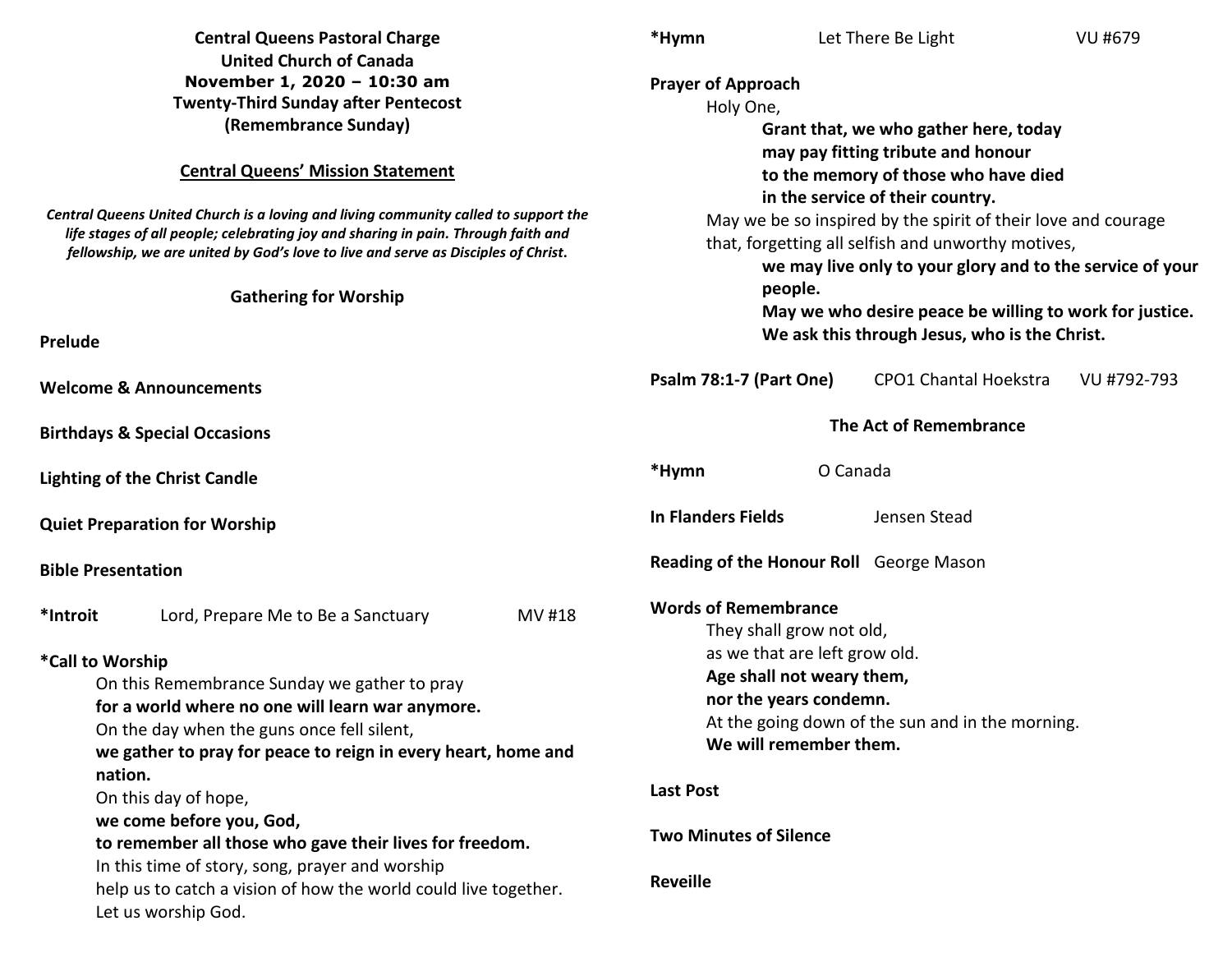|                                                                                                        |                                                                     | <b>Offertory</b>                        | Halle, Halle, Hallelujah                                            | <b>VU #958</b> |  |
|--------------------------------------------------------------------------------------------------------|---------------------------------------------------------------------|-----------------------------------------|---------------------------------------------------------------------|----------------|--|
| <b>Placing of Wreath</b>                                                                               | Lt(N) Timothy Davis & Kim Rodd                                      |                                         |                                                                     |                |  |
|                                                                                                        |                                                                     | <i><b>*Presentation of Offering</b></i> |                                                                     |                |  |
| <b>Words of Remembrance</b>                                                                            |                                                                     |                                         |                                                                     |                |  |
|                                                                                                        | Eternal rest grant unto them, O God,                                |                                         | *Offertory Prayer                                                   |                |  |
|                                                                                                        | and may perpetual light shine upon them.                            |                                         | Gracious God, bless these gifts and these givers. May they be       |                |  |
|                                                                                                        | May the souls of the righteous, through your great mercy,           |                                         | used well to foster peace and joy in this world and in the lives of |                |  |
|                                                                                                        | rest in peace. Amen.                                                |                                         | those who cross our paths.                                          |                |  |
|                                                                                                        |                                                                     |                                         | May real and lasting change start now, with us, through us, and     |                |  |
| <b>Hymn</b>                                                                                            | God Save the Queen                                                  |                                         | with God's blessing. Amen.                                          |                |  |
| <b>Call to Confession</b>                                                                              |                                                                     |                                         | <b>Listening for the Word</b>                                       |                |  |
| <b>Prayer of Confession</b>                                                                            |                                                                     | <b>Sacred Readings</b>                  |                                                                     |                |  |
| Almighty God,                                                                                          |                                                                     |                                         |                                                                     |                |  |
| We thank you for bringing us together this Remembrance Sunday<br>to recall with tenderness and respect |                                                                     |                                         | <b>Micah 4:1-5</b><br>John 15:9-17                                  |                |  |
|                                                                                                        | those who lost their lives from this community                      |                                         |                                                                     |                |  |
|                                                                                                        | and the many thousands farther afield in the wars                   | Anthem                                  |                                                                     |                |  |
| of the last century.                                                                                   |                                                                     |                                         |                                                                     |                |  |
|                                                                                                        | We pray for all those still caught up in conflicts across the world | Sermon                                  |                                                                     |                |  |
|                                                                                                        | and acknowledge what may be our own confusion about war             |                                         |                                                                     |                |  |
|                                                                                                        | and how we might participate in creating an enduring peace.         | <b>Pastoral Prayer</b>                  |                                                                     |                |  |
|                                                                                                        | Help us to meet with you in these moments of worship,               |                                         |                                                                     |                |  |
|                                                                                                        | Make us ever mindful of your goodness toward us,                    |                                         | <b>Responding to the Word</b>                                       |                |  |
|                                                                                                        | and strengthen us to be aware of the needs of others.               |                                         |                                                                     |                |  |
|                                                                                                        | As we pray for peace, may it start with peace in our hearts.        | *Hymn                                   | Make Me a Channel of Your Peace                                     | <b>VU #684</b> |  |
|                                                                                                        | Time of Silent Prayer and Reflection                                | *Blessing                               |                                                                     |                |  |
|                                                                                                        |                                                                     |                                         | Having gathered, remembered, heard, given, and prayed,              |                |  |
| <b>Assurance of God's Love</b>                                                                         |                                                                     |                                         | we ask, Almighty God, for your blessing,                            |                |  |
|                                                                                                        | Almighty and eternal God, from whose love in Christ we cannot       |                                         | that we might realize your continual presence in our lives.         |                |  |
|                                                                                                        | be parted, either by death or life,                                 |                                         | Remind us that no matter where we go, you are there.                |                |  |
|                                                                                                        | Hear our prayers for all this day and help us to live in love and   |                                         | No matter how bleak the world becomes, all it takes is one ray      |                |  |
| service. Amen                                                                                          |                                                                     |                                         | of light for a new day to be upon us once again.                    |                |  |
|                                                                                                        |                                                                     |                                         | Go now in peace. Amen.                                              |                |  |
|                                                                                                        | <b>Presentation of Our Gifts</b>                                    |                                         |                                                                     |                |  |
|                                                                                                        |                                                                     | Postlude                                |                                                                     |                |  |

**Offertory Invitation** 

## **\*** Please stand as you are able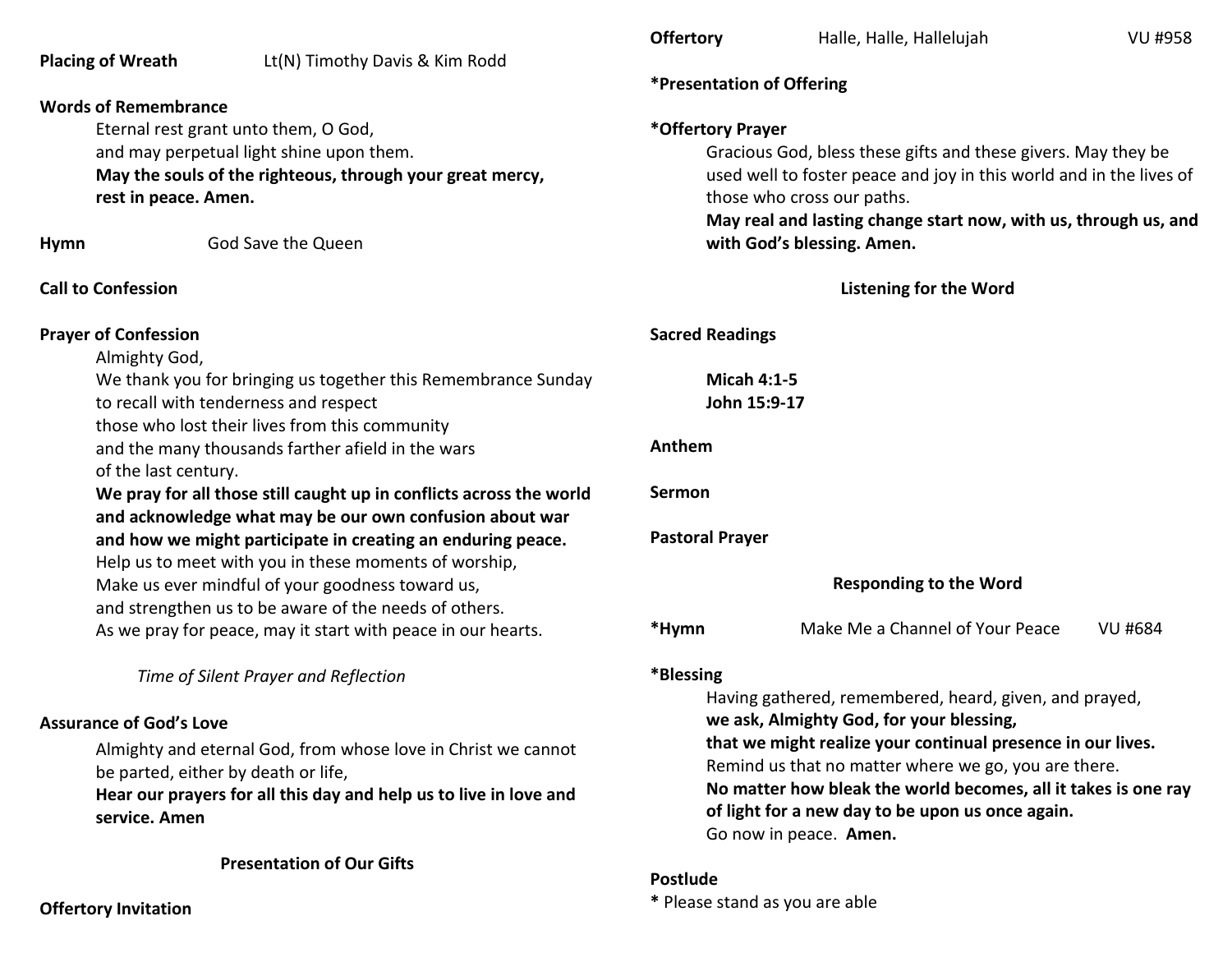| <b>Ministers</b>         | All of us                     |
|--------------------------|-------------------------------|
| Clergy                   | <b>Rev Greg Davis</b>         |
| Office Hours             | Tuesday, Wednesday & Thursday |
|                          | $9$ am $-12$ pm               |
| Office Phone             | 902-964-2291                  |
| Email                    | minister@cquc.ca              |
|                          |                               |
| <b>Ministry of Music</b> | <b>Kirk Neville</b>           |
|                          |                               |
| Website                  | https://cquc.ca/index.htm     |
|                          |                               |
| <b>Church Office</b>     |                               |
| <b>Office Hours</b>      | Wednesday & Thursday          |
|                          | $9$ am $-12$ pm               |
| Phone                    | 902-964-2221                  |

**Warm Welcome to All** – We are glad you are here as a visitor, a seeker,someone looking for a new church home, or as a regular worshiper.

## **Life and Work of Our Church**

**Greg's Office Hours:** Tuesday, Wednesday and Thursday from 9 am – 12 pm. If anyone is in the hospital or would like a visit from Greg, please call him at 902-964-2291. If you wish to meet with Greg outside the scheduled hours, please call 902-964-2291 or email minister@cquc.ca for an appointment.

**In-Church Services:** Registration will be **required**. To registration, please call 902-964-2221 or email minister@cquc.ca. Masks **will be required**when entering or exiting the church.

**Sponsor a Bulletin Cover** – United Church Sunday bulletin covers are a great addition to our worship services providing excellent photos, liturgy and reflections by United Church people. Congregation members are invited to sponsor a week of bulletins to honour a special day/event or to offer a memorial for a deceased loved one and to help cover the costs of bulletins for our church. The sign-up sheet is on the table at the back of the sanctuary. Cost is \$20 per Sunday.

**Broadview Magazine** (Formerly The Observer) – Renewal and new subscriptions are due by November 15<sup>th</sup>. Call Velda at 902-964-2210.

**CQUC Pie Fundraising Project** – Central Queens United Church is once again holding our annual frozen pie sale from Sunday, November  $8<sup>th</sup>$  -November 22<sup>nd</sup>. These delicious 8" frozen pies are a popular purchase as gifts, hosting or just a quick evening dessert craving. Flavours include: apple, strawberry/rhubarb, blueberry, cherry, caramel apple, no sugar apple, mixed fruit and pecan. Price: \$7/pie except \$8 for pecan. Pie pickup at the church is December 3<sup>rd</sup>. To order contact Lois at 902-621-0669 or a congregation member.



**Bulletin Deadline** – Deadline for items to be placed in the bulletin is **Wednesday** evening. Bulletin items can be emailed to office@cquc.ca.

**FundScrip** – Orders can be placed with Janet today. Next order goes out on Sunday, November 22<sup>nd</sup>. You can reach Janet Howes by email (jhowes1969@gmail.com) or by phone (902-393-1527). Ordering will be every 2 weeks. E-transfers accepted. Added to the program is Lululemon at 3%. November & December Promotions: Winners/Homesense – 8%, Sally – 12%, Esso – 3%, Swiss Chalet/Montanas – 10%, La Vie en Rose – 11%.

**Official Board Meeting –** The next Official Board meeting will be held on Thursday, November  $19<sup>th</sup>$ , at 7 pm in the church.



**Food Bank** – Please remember to support the Food Bank with nonperishable food items. You can drop them off any Sunday or during the week in the wooden box at the church entrance.

**"Bookworms United" –** The next book we are reading is "Akin" by Emma Donoghue. Come join us for some lively discussion on this book on Wednesday, December  $2^{nd}$ , at 11 am at the church. All are welcome!